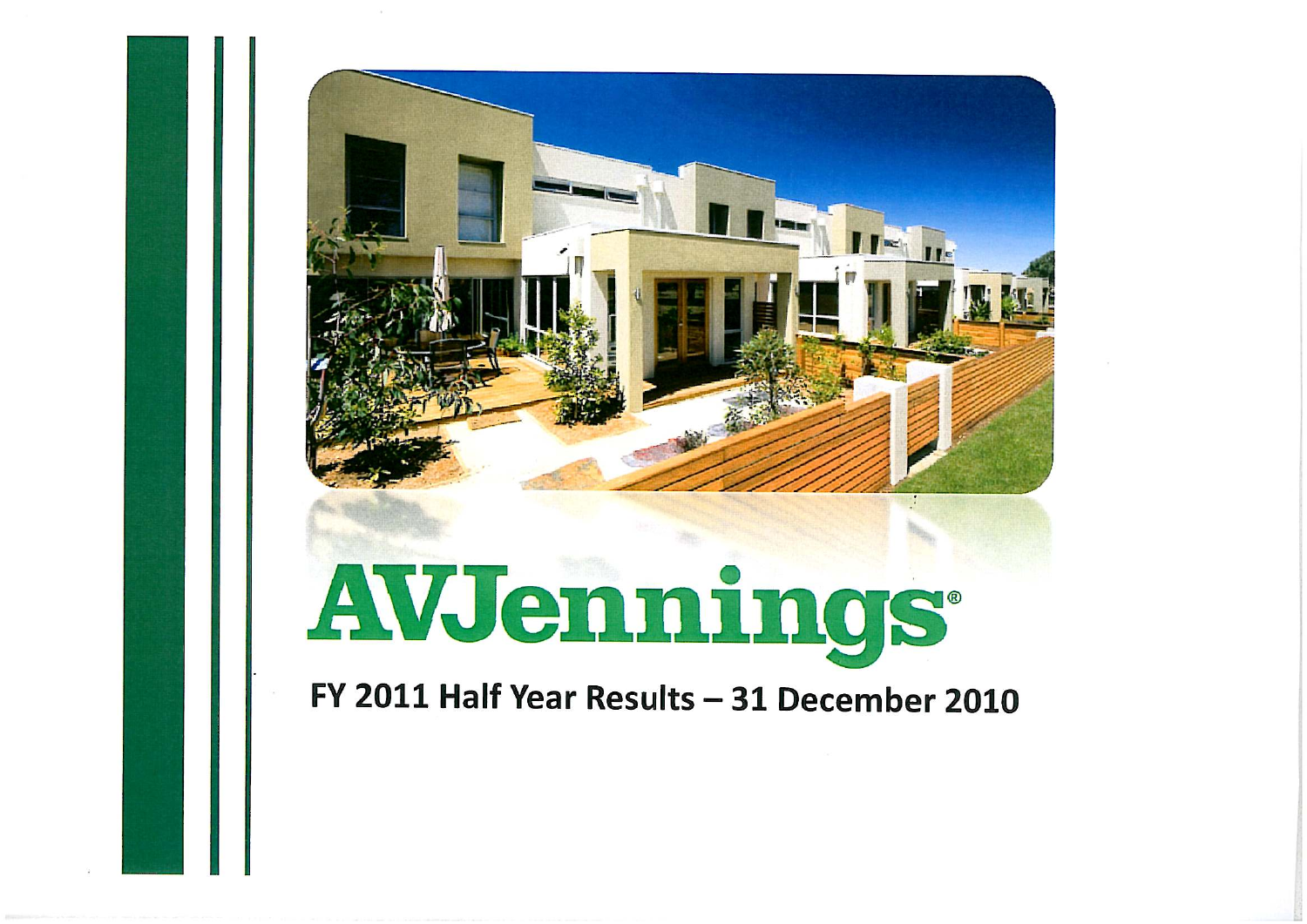#### **Contents**

|                                                                                                  | Page           |
|--------------------------------------------------------------------------------------------------|----------------|
| <b>The Headlines</b>                                                                             | 3              |
| <b>Features of 1H11 Result</b>                                                                   | $\overline{4}$ |
| <b>1H11 Financial Highlights</b>                                                                 |                |
| <b>2H11 Priorities</b>                                                                           |                |
| <b>Property Portfolio</b>                                                                        |                |
| <b>Business Model and Strategy</b>                                                               | 13             |
|                                                                                                  |                |
| <b>Appendices</b>                                                                                | 20             |
| <b>AVJ Property Portfolio</b><br><b>Guide to Projects</b><br><b>Projects by State and Status</b> |                |

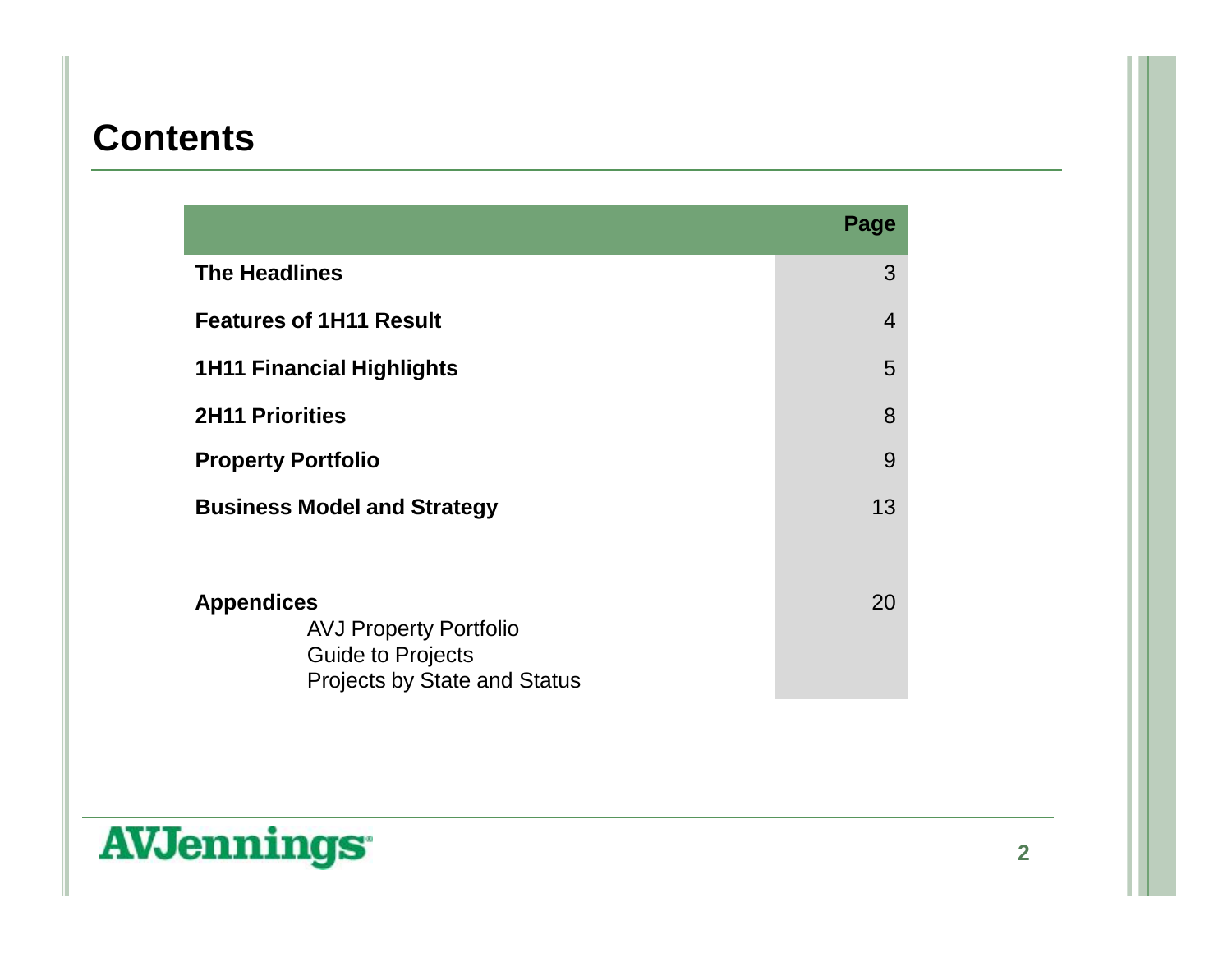#### **The Headlines**

- **Profit after Tax from Continuing Operations up 75% to \$11.6m**
- **Net Profit after Tax up 228% to \$10.6m**
- **Revenues from Continuing Operations down 27% to \$100.2m**
	- 1H10 revenues boosted by Verve apartment project in NSW
	- FY11 revenues weighted towards second half of year
- **<sup>4</sup> projects (approx 2,700 lots) added to inventory**
- **Net Debt (including share of JV debt) remains steady**
- **Fully franked Interim Dividend of 1.0 cent per share declared**
	- First interim dividend paid since January 2006

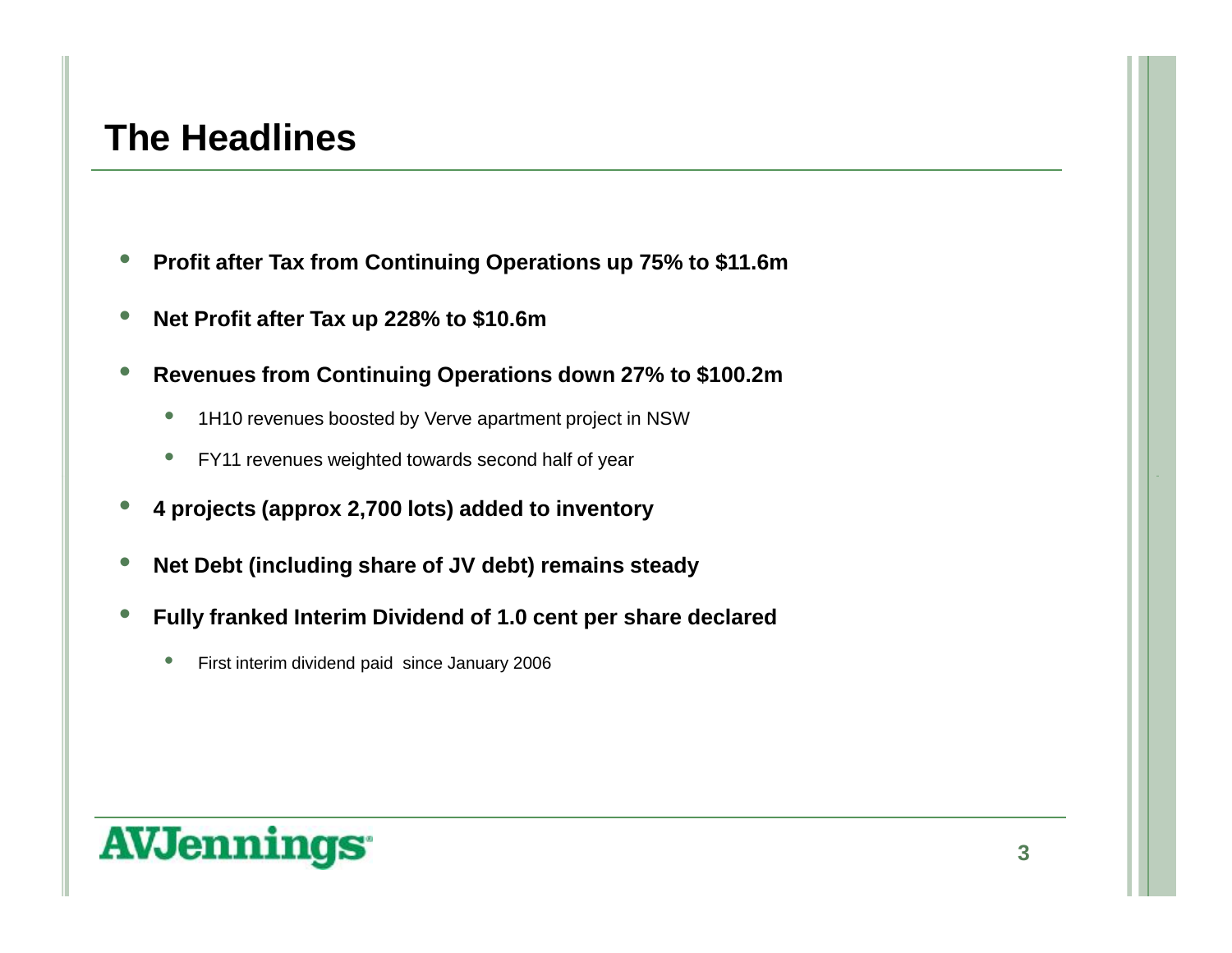#### **Features of 1H11 Result**

| <b>Developments</b>           | Emphasis on bringing on-line projects deferred by Global<br><b>Financial Crisis</b><br>• Broader base contributes to improvement in business margins<br>• Wet weather in latter part of 2010 slowed project timetables<br>• No flood water on any projects |
|-------------------------------|------------------------------------------------------------------------------------------------------------------------------------------------------------------------------------------------------------------------------------------------------------|
| <b>Replenishing Land Bank</b> | • Acquired 4 projects totalling 2,700 lots – QLD, NSW, SA<br>• All meet AVJ stated business criteria<br>• Currently good climate for acquisitions<br>• Focus on having strong 5 year project pipeline                                                      |
| <b>Capital Management</b>     | • Continued focus of Board and Management<br>• Strong cash flow from settlements<br>• \$21.3m from sale of Contract Building<br>Low gearing gives capacity for growth with right projects                                                                  |

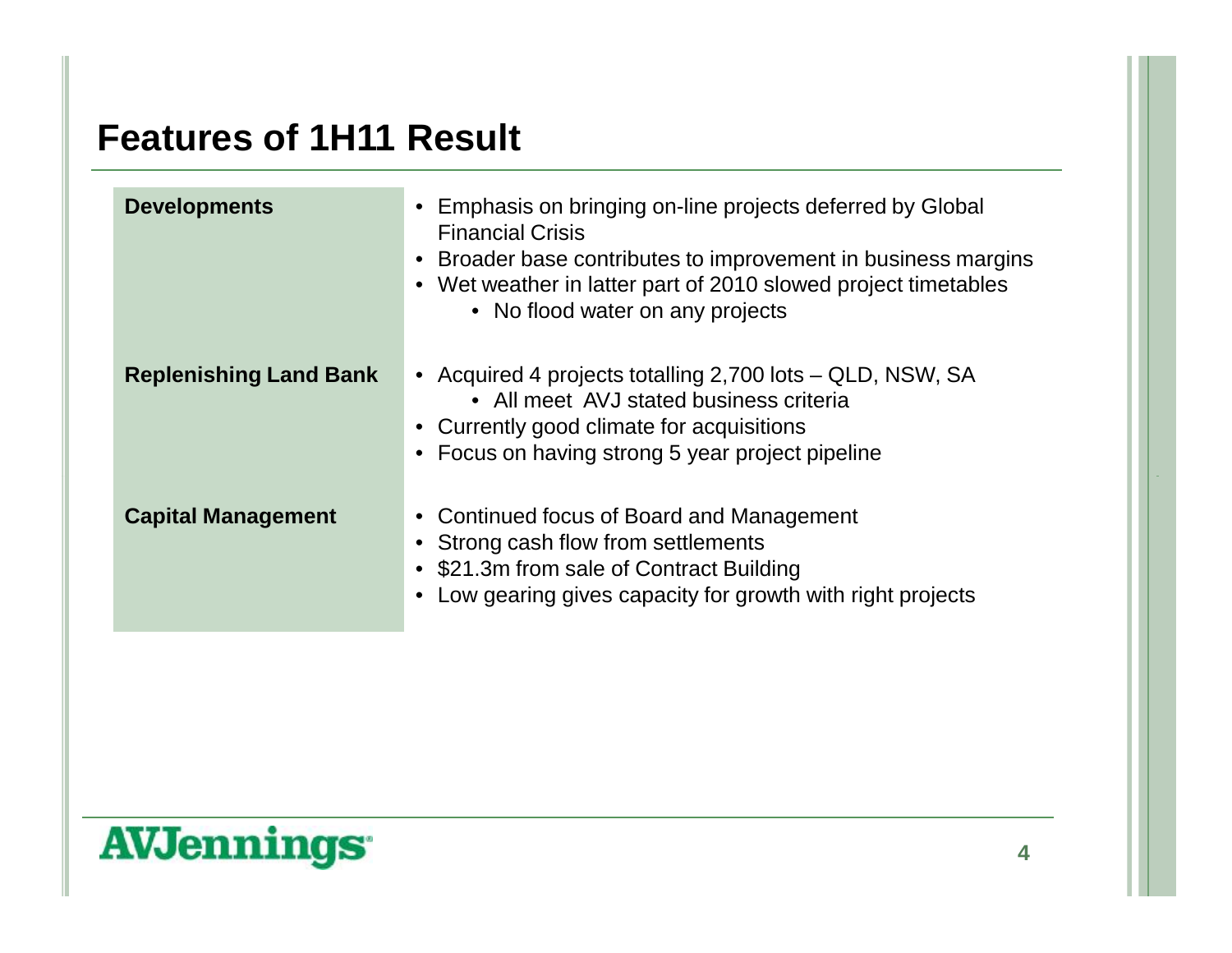#### **1H11 Financial Highlights**

| A\$m                                                          | <b>1H11</b> | 1H <sub>10</sub> | 1H10 v 1H11<br>% Change |  |
|---------------------------------------------------------------|-------------|------------------|-------------------------|--|
| <b>Revenues from Continuing Operations</b>                    | 100.2       | 137.4            | 27%                     |  |
| <b>Profit after tax from Continuing Operations</b>            | 11.6        | 6.6              | 75%                     |  |
| <b>Loss after tax from Discontinuing</b><br><b>Operations</b> | (1.0)       | (3.4)            | 71%                     |  |
| <b>Net Profit after Tax</b>                                   | 10.6        | 3.2              | 228%                    |  |
| Net Debt (includes share of JV debt)                          | 71.8        | 71.3             | 0.7%                    |  |
| <b>Net Debt (Balance Sheet)</b>                               | 45.6        | 67.4             | 32.3%                   |  |

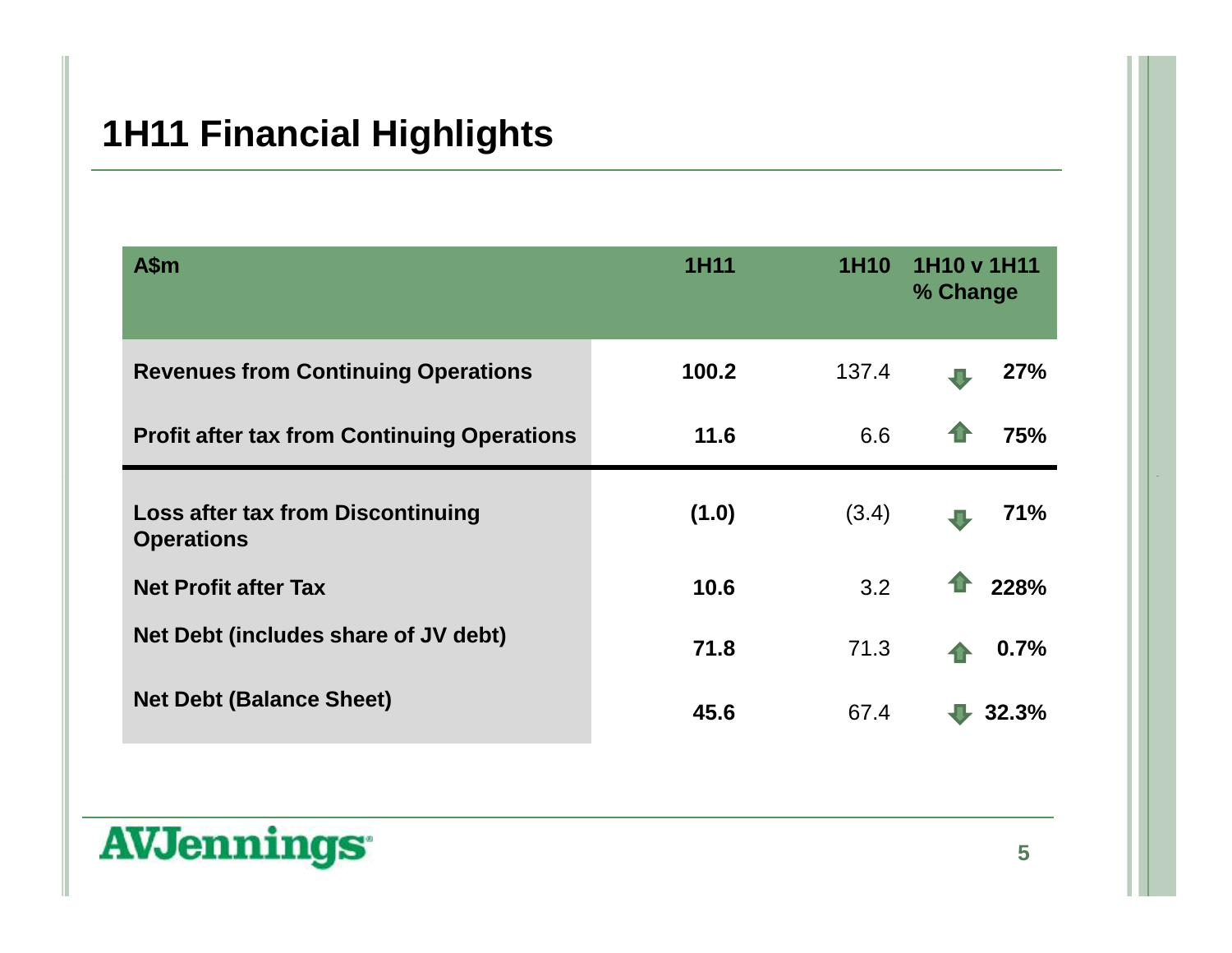#### **1H11 Financial Highlights**

| A\$m (unless stated otherwise)                                  | <b>1H11</b>        | <b>1H10</b>        |
|-----------------------------------------------------------------|--------------------|--------------------|
| <b>Contracts Signed</b>                                         | 105.81             | 255.1 <sup>2</sup> |
| No of contracts:                                                | 6971               | 1,290 <sup>2</sup> |
| <b>Total Assets</b><br>(at historical cost)                     | 470.9              | 502.4 <sup>3</sup> |
| <b>Total number of lots</b><br>(includes lots under management) | 11,453             | 9,369              |
| <b>Revenues Recognised</b>                                      | 115.8 <sup>1</sup> | 239.92             |
| Gross Margins (%)                                               | 32.3%              | 17.1%              |

1 Includes one month of contract building

<sup>2</sup>Includes 6 months of contract building

3 Includes \$35.2m of contract building assets

## **AVJennings**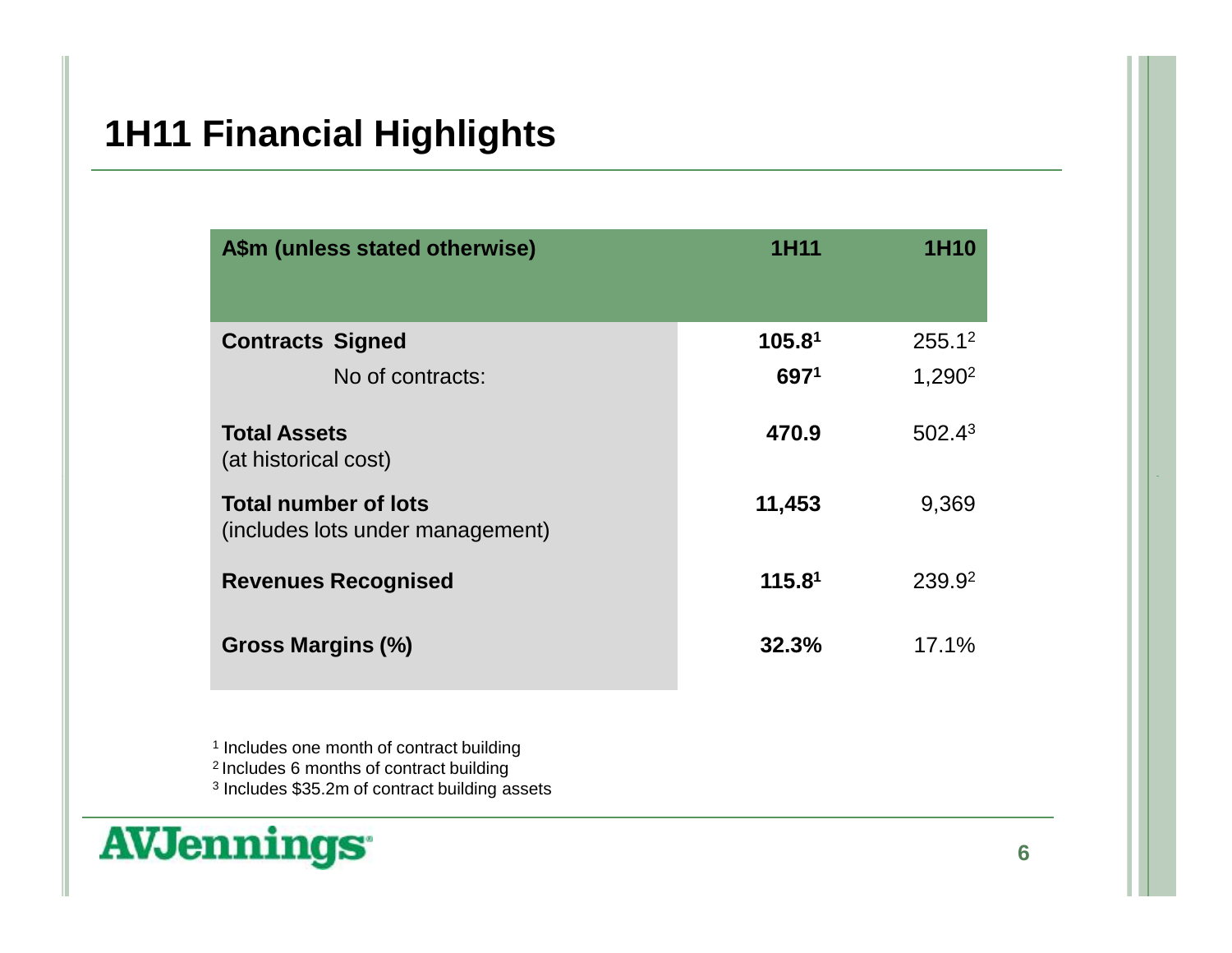#### **1H11 Financial Highlights**

| <b>Cents</b>                               | <b>1H11</b> | 1H10  | 1H10 v 1H11<br>% Change |
|--------------------------------------------|-------------|-------|-------------------------|
| Earnings per share – Continuing Operations | 4.21        | 2.41  | 75%                     |
| Earnings per share - All Operations        | 3.85        | 1.17  | 1229%                   |
| <b>Net Assets per share</b>                | 111.0       | 106.7 | 4%                      |
| <b>Net Tangible Assets per share</b>       | 109.9       | 105.7 | 4%                      |

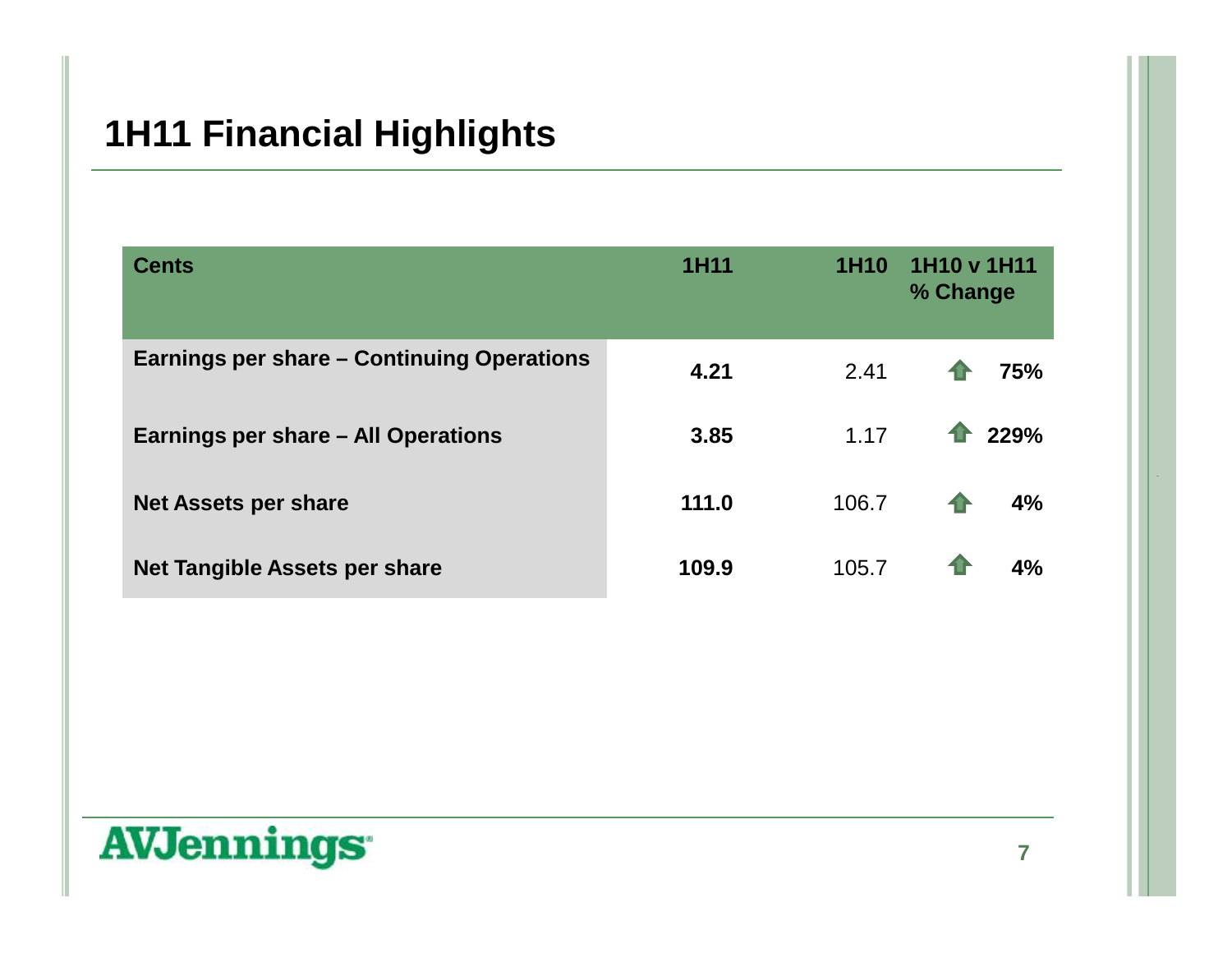#### **2H11 Priorities**

| <b>Growth</b>                             | • Evaluate new projects to maintain 5 year pipeline<br>Drive economies of scale through greater asset base<br>$\bullet$                                                                                                                                                                                                                                      |
|-------------------------------------------|--------------------------------------------------------------------------------------------------------------------------------------------------------------------------------------------------------------------------------------------------------------------------------------------------------------------------------------------------------------|
| <b>Consolidate</b><br><b>Improvements</b> | • Continue work commenced in FY10<br>• Continue to improve project management processes &<br><b>structures</b><br>Look for smarter solutions, innovations in design and<br>$\bullet$<br>building processes<br>Where appropriate, increase integrated housing on<br>$\bullet$<br><b>AVJ-controlled projects</b><br><b>Continue to improve internal skills</b> |
| <b>Development</b>                        | Manage construction workflow to deliver product to market<br>• Settlements weighted towards latter part of FY11<br>Bed down new projects<br>$\bullet$<br>• Focus on keeping projects on track                                                                                                                                                                |

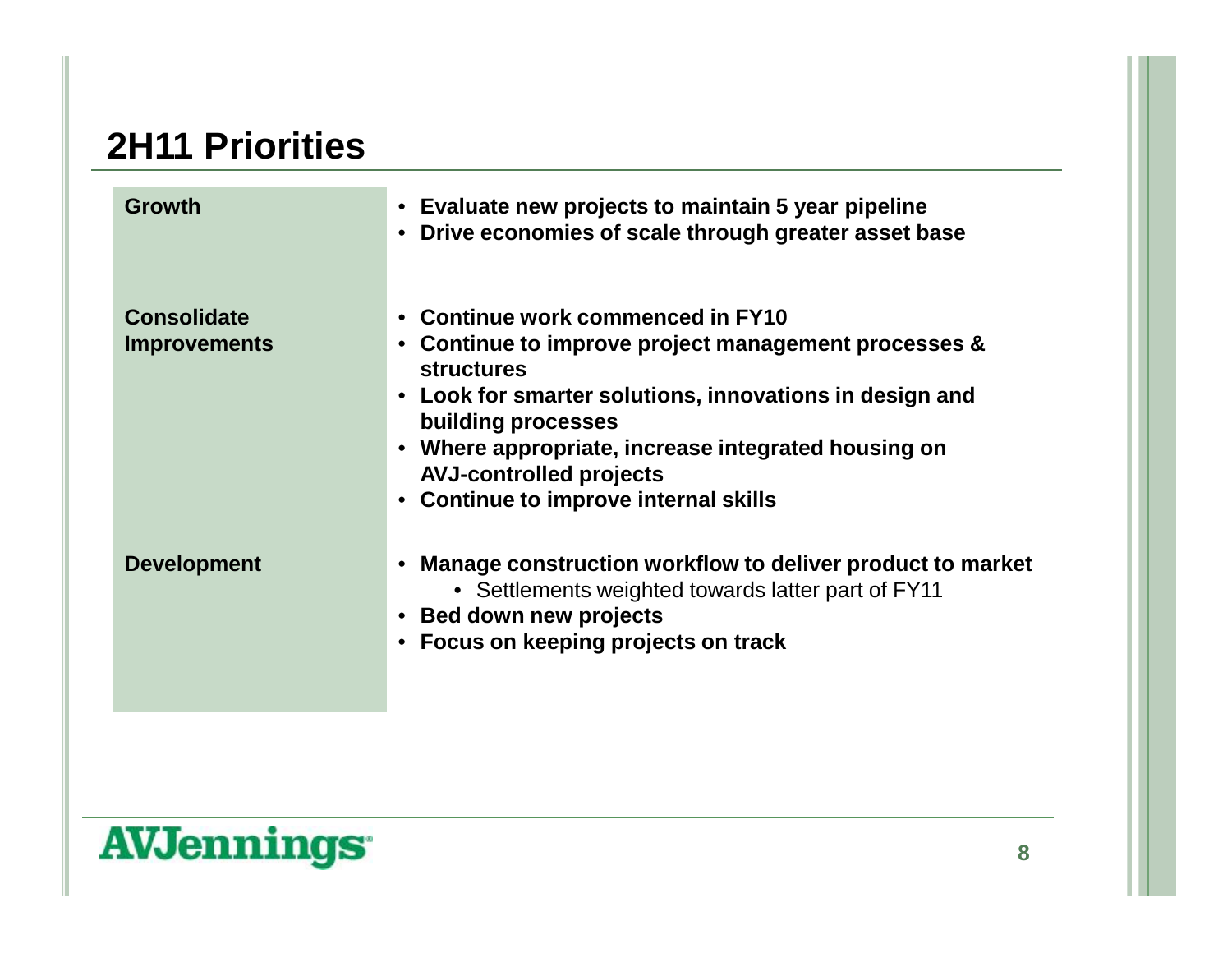## **AVJennings\***

### **Property Portfolio**

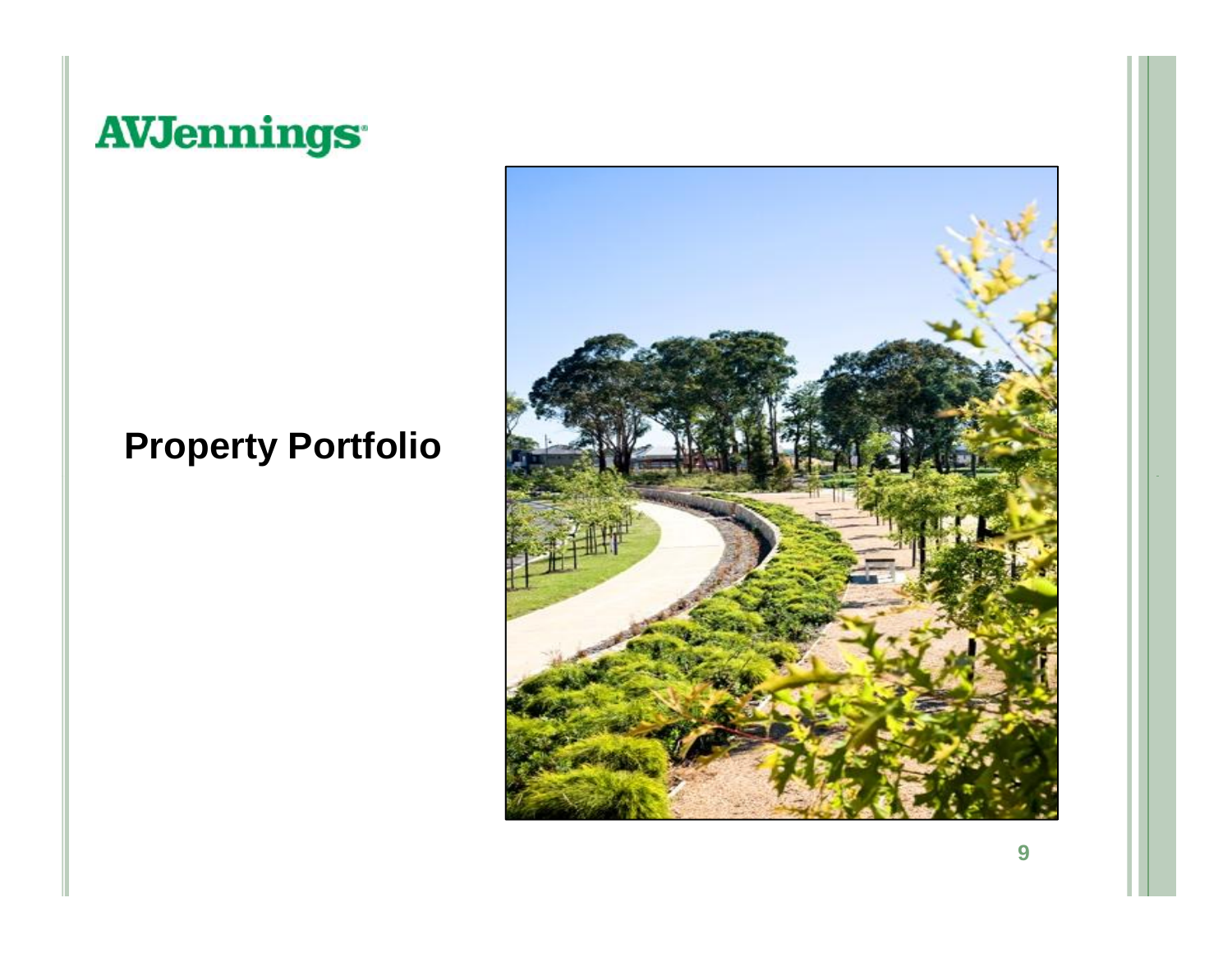#### **Pipeline Analysis**



**10**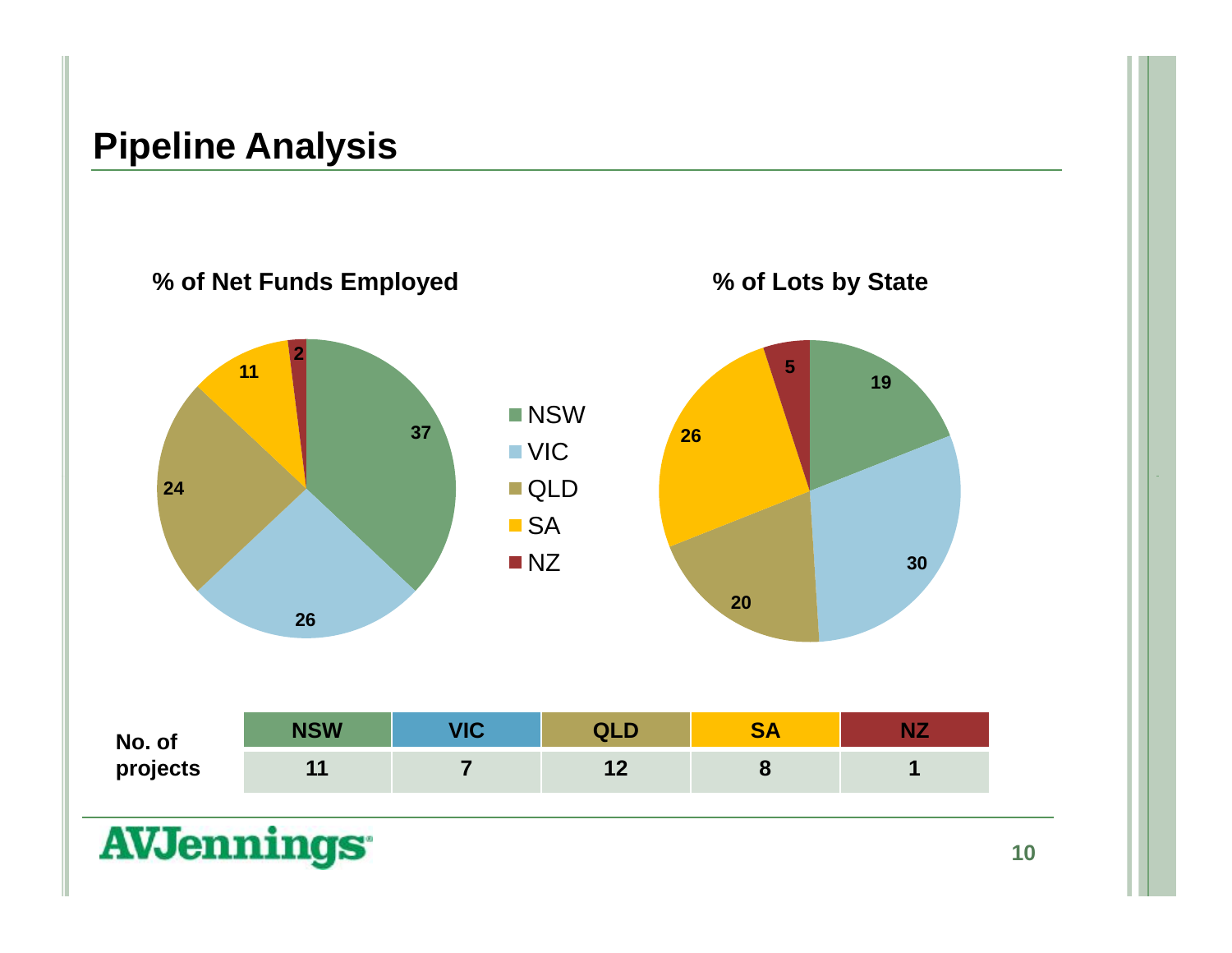#### **New Projects: Queensland**

#### **Big Sky, Coomera**

| No of Lots: 318 lots |                                                    |
|----------------------|----------------------------------------------------|
| <b>Location:</b>     | <b>Gold Coast</b>                                  |
|                      | <b>Site Notes:</b> Land already zoned residential; |
|                      | Area of limited land supply;                       |
|                      | strongly aligns the AVJ brand                      |
|                      | with potential customers                           |





#### **Elysium, Noosa**

|                  | No of Lots: 174 lots (incl.16 nearly completed                                                                                                                                            |
|------------------|-------------------------------------------------------------------------------------------------------------------------------------------------------------------------------------------|
| <b>Location:</b> | houses)<br>Noosa Heads<br><b>Site Notes:</b> Project at advanced stage of<br>development in relation to land.<br>Goal to deliver more<br>relevant, diversified and<br>innovative product. |

## **AVJennings<sup>®</sup>**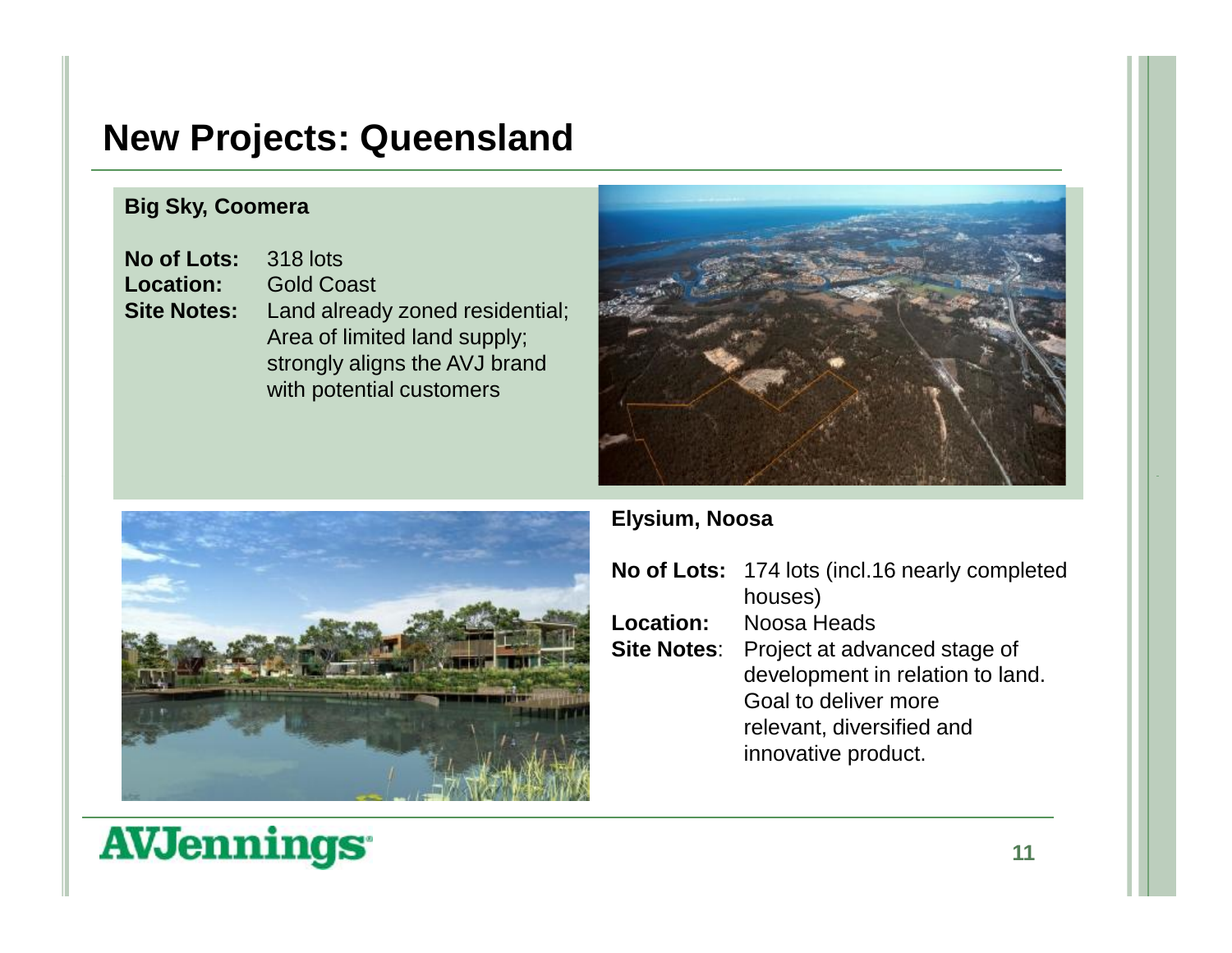#### **New Projects: New South Wales and South Australia**

#### **Cobbitty, New South Wales**

**No of Lots:** 469 lots **Location:** South-western Sydney **Site Notes:** 43 hectares zoned residential; high growth corridor; area has significant undersupply





#### **Penfield, South Australia**

| No of Lots: 1,750 lots |                                 |
|------------------------|---------------------------------|
| Location:              | North-western suburb of         |
|                        | Adelaide                        |
| <b>Site Notes:</b>     | JV with SA Government (Land     |
|                        | Management Corporation);        |
|                        | staged project over 15 years;   |
|                        | capitalises on AVJ's history of |
|                        | partnering with governments     |
|                        |                                 |

# **AVJennings**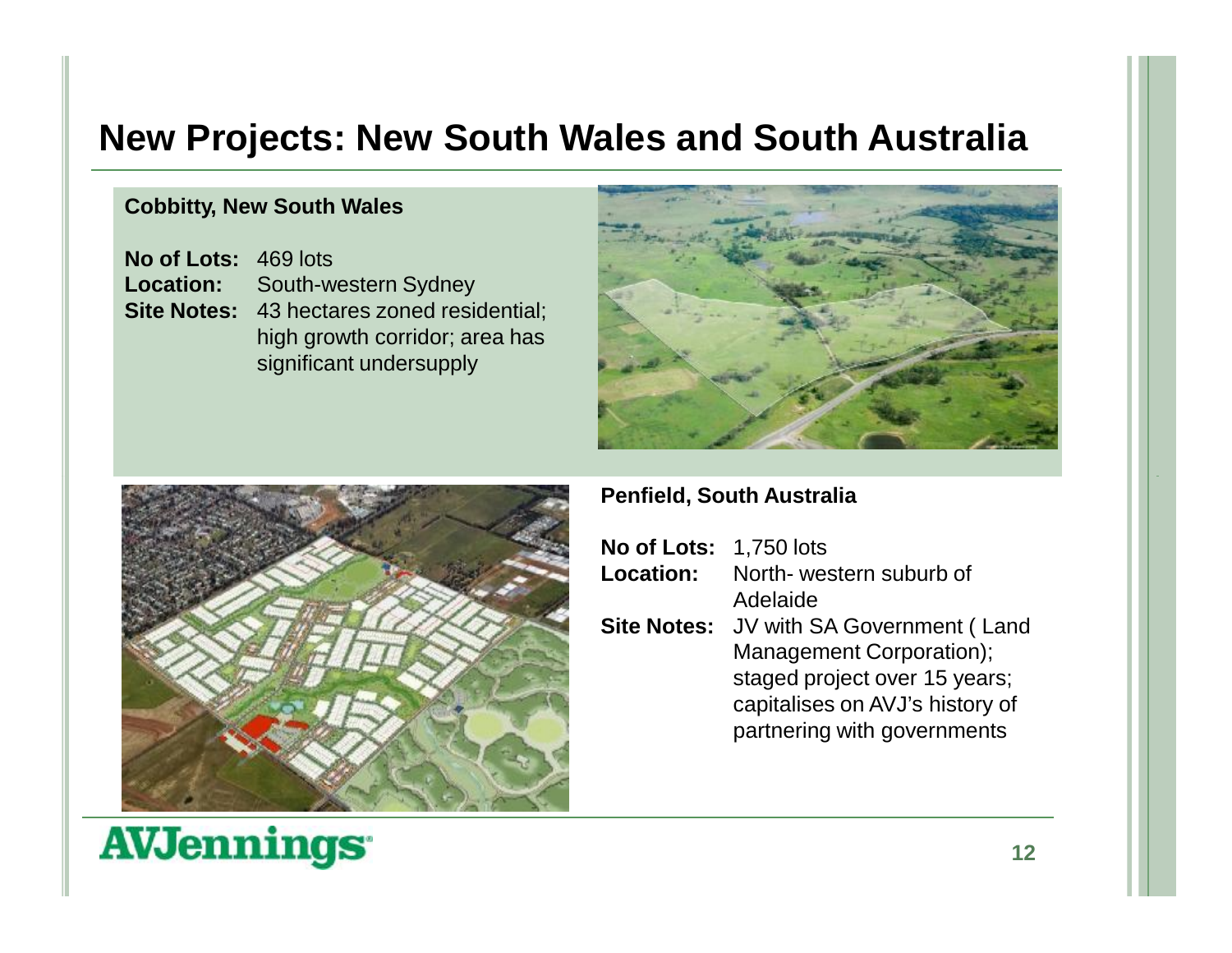

### **Business Model and Strategy**

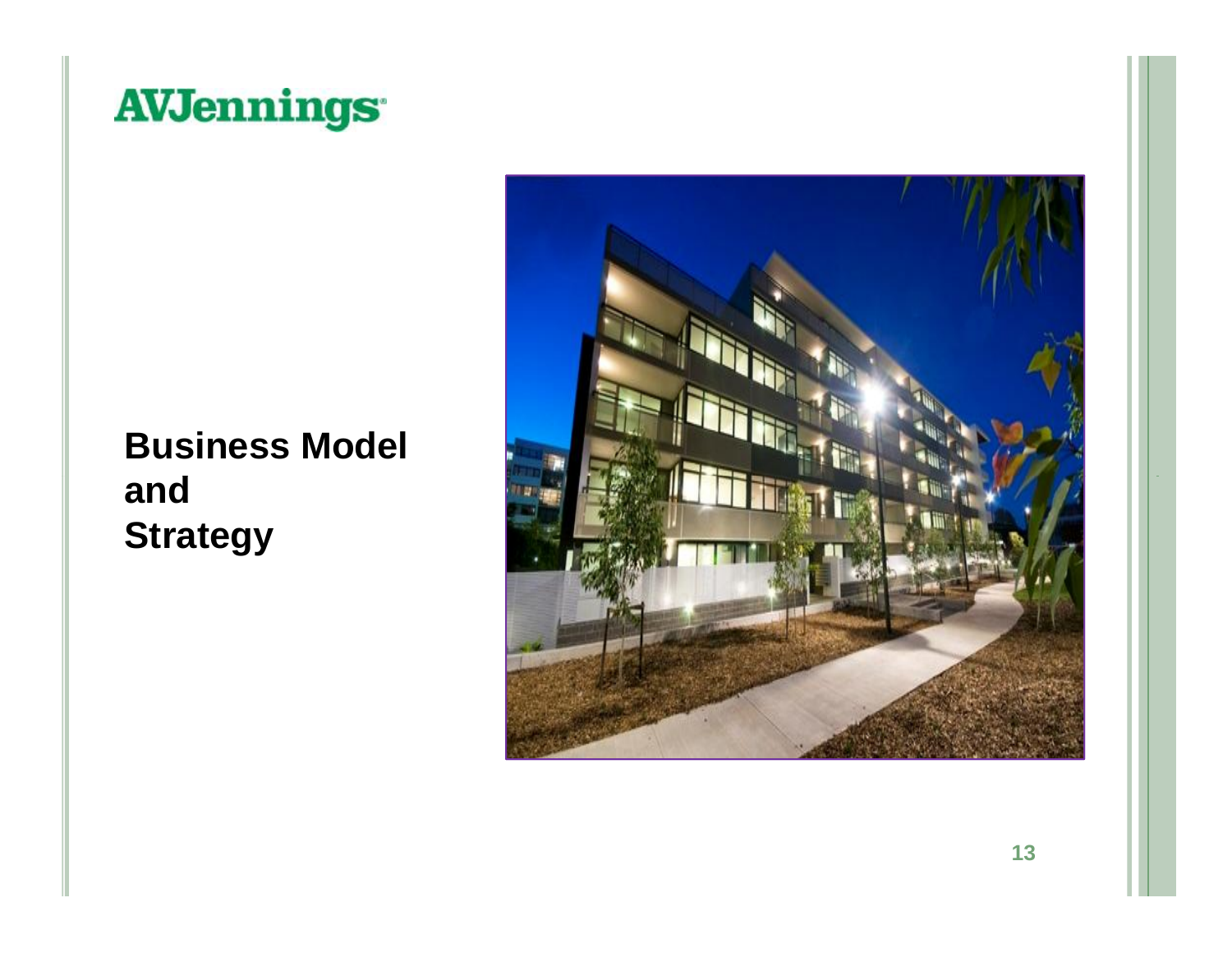#### **New Residential Market**

| <b>AVJ Challenge</b> | Near term goal $-2,000$ new houses per year<br>Ability to sell consistently across range of states and projects<br>Grow as market demand returns and inventory base grows |
|----------------------|---------------------------------------------------------------------------------------------------------------------------------------------------------------------------|
| <b>AVJ Model</b>     | To build and develop product for the deepest part of market<br>and where there is a strong link to AVJ Brand<br><b>Maximising land usage</b>                              |
|                      | Most easily achieved when control over built form exists                                                                                                                  |
|                      | Land highest cost – maximising usage improves affordability                                                                                                               |
|                      | <b>Relatively short property pipeline</b>                                                                                                                                 |
|                      | More predictable revenue streams                                                                                                                                          |
|                      | Achieved by focussing on mainly zoned land                                                                                                                                |
|                      | <b>Strong relationships</b>                                                                                                                                               |
|                      | <b>Brand key driver</b>                                                                                                                                                   |
|                      | Investing in staff                                                                                                                                                        |
|                      | Creating relevant diversified and innovative product                                                                                                                      |
|                      | Control of total project delivers greater revenue control                                                                                                                 |
|                      |                                                                                                                                                                           |

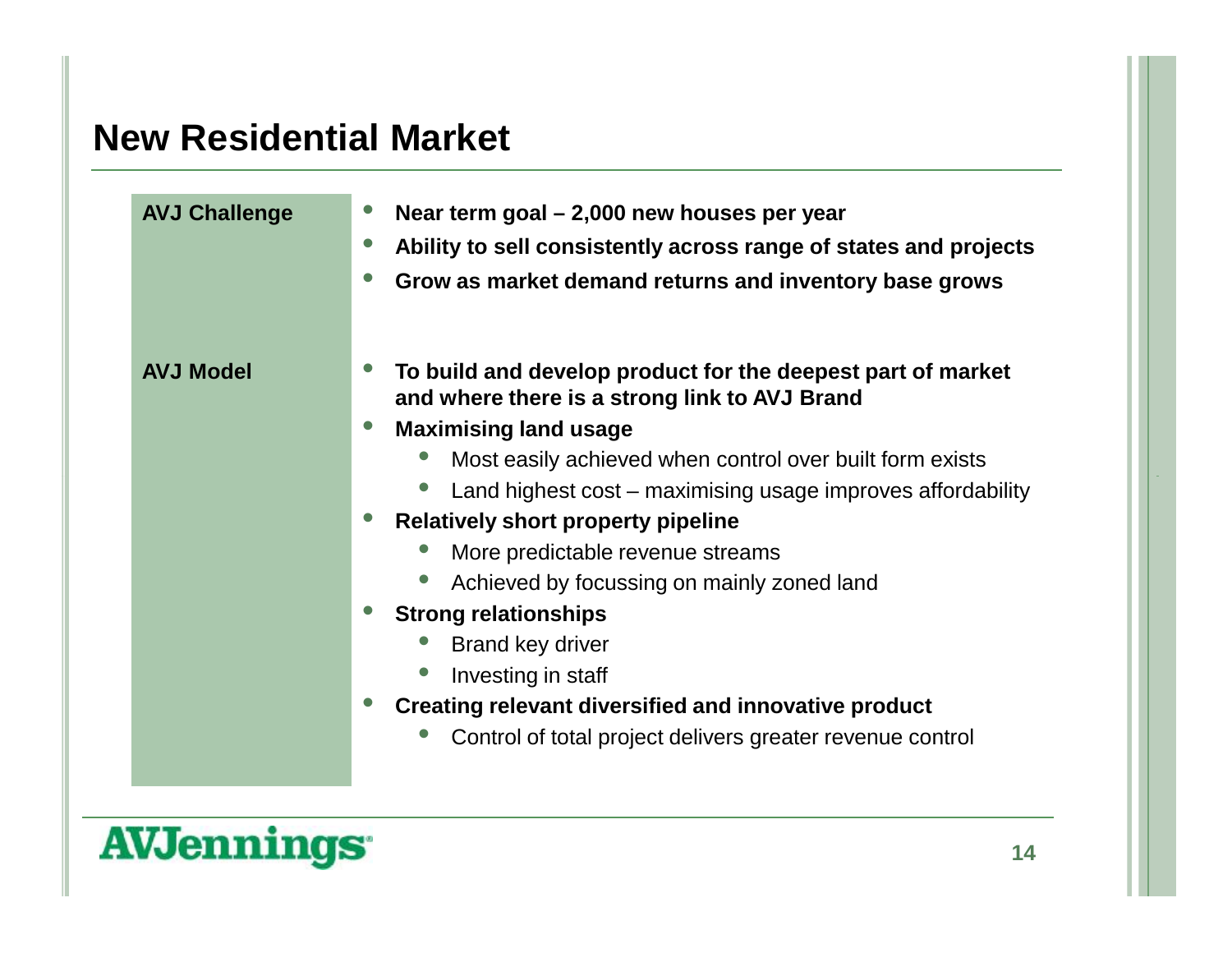#### **Affordability, a factor of:**

- **Compounding gap between supply and demand**
- **Population growth driving underlying demand**
- **Resistance to higher densities in inner city suburbs**
- **Government policies regarding:**
	- Poor land release and approvals practices
	- Government charges & levies
- **Availability and cost of financing**
- **Reduced funding squeezes out smaller development companies**



**Source: ABS ANZ Economics and Markets Research**

## **AVJennings**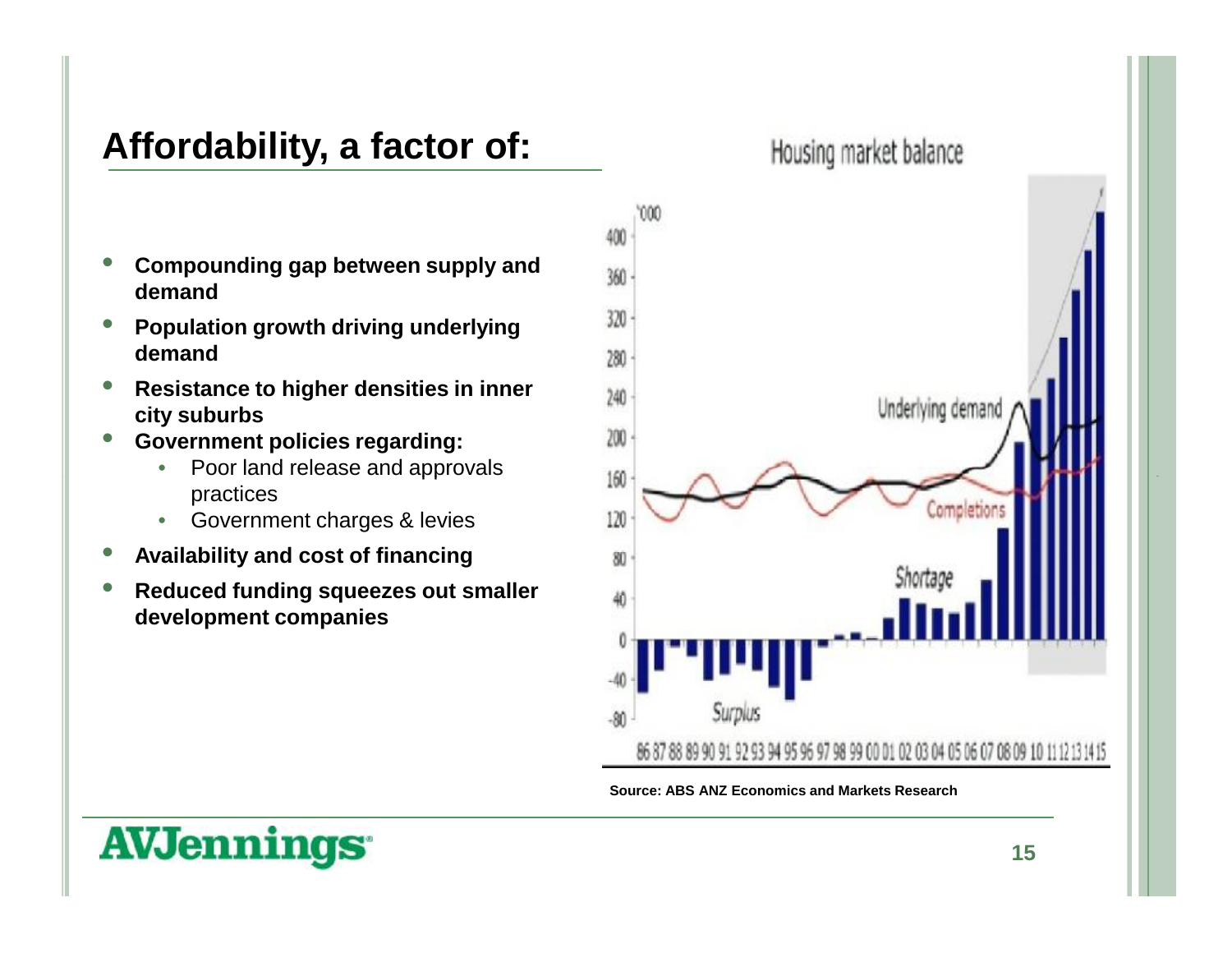#### **AVJ Builds to Known Markets**

- 
- 
- 

• **AVJ building capability: Knowing best customer price points**

• **Focus on affordability: Deliver projects which provide quality and value**

• **Use of brand: Build strong relationships with business partners, and wholesale and retail buyers**

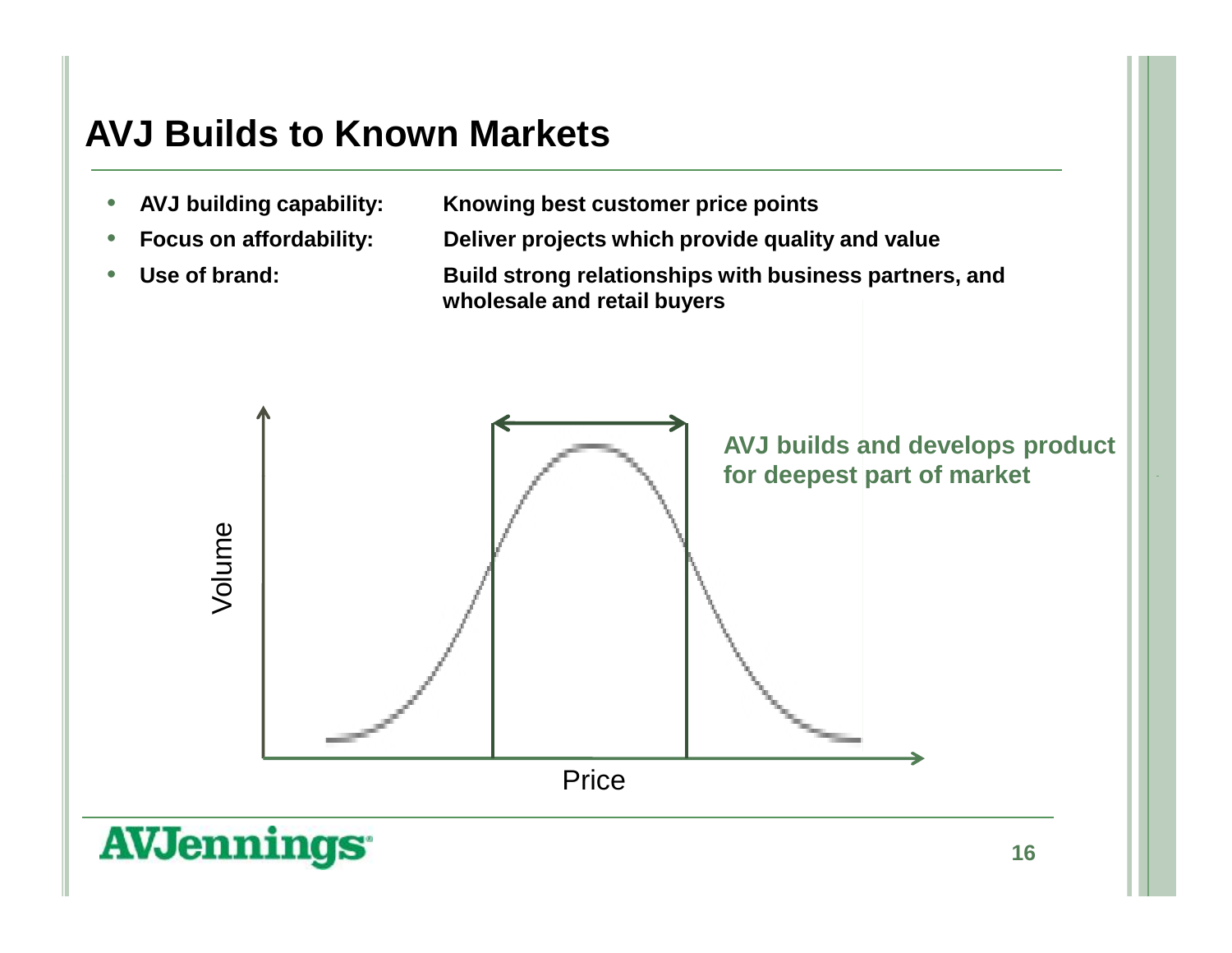#### **Land – The Platform to Building Revenue Streams**

| <b>Land Pricing</b>          | • Land acquisition assumptions and pricing core to our strategy<br>• Must meet pre-designated internal land benchmarks<br>• Ability to optimise land acquired                                                       |
|------------------------------|---------------------------------------------------------------------------------------------------------------------------------------------------------------------------------------------------------------------|
| <b>Land Type</b>             | Land either zoned for development, infill or acquired subject<br>to zoning<br>• Some infill projects desirable<br>• Volume still in greenfield locations in high growth suburbs                                     |
| <b>Improved Margins</b>      | New land projects will have new land charges built into AVJ<br>acquisition models<br>Improve margins with new projects                                                                                              |
| <b>Diversified Portfolio</b> | • Well located projects across 4 states and New Zealand<br>Mixed and well balanced: location, state economic factors,<br>pricing points, stage of development<br>Focus on 5 year development horizon – more control |

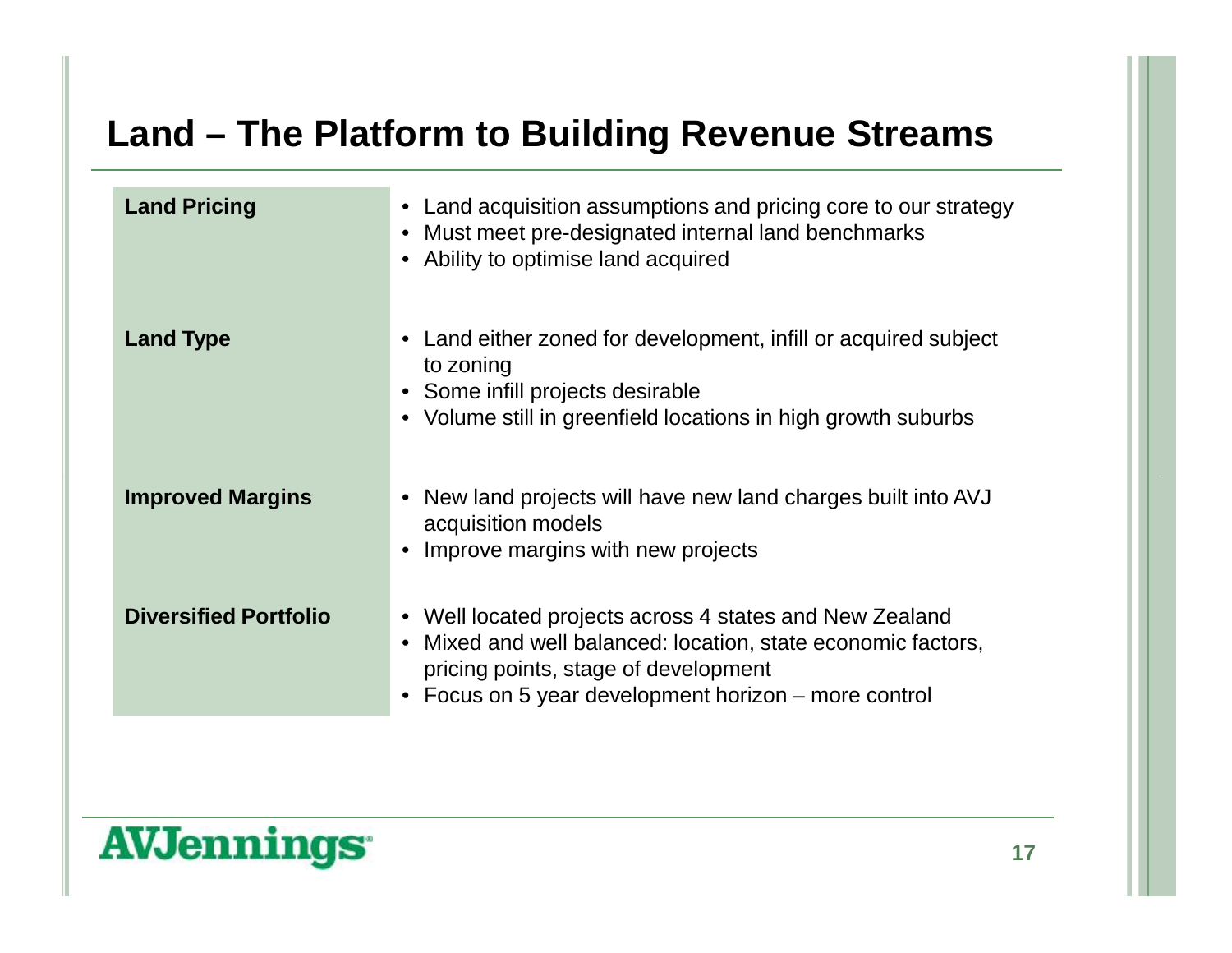#### **AVJ Strategy**

| <b>Key Growth Challenge</b>                | <b>Creating affordable housing solutions</b><br>$\bullet$                                                                                                                                                                                                                                                                                                                                                              |
|--------------------------------------------|------------------------------------------------------------------------------------------------------------------------------------------------------------------------------------------------------------------------------------------------------------------------------------------------------------------------------------------------------------------------------------------------------------------------|
|                                            | 3 strategies to solve the challenge:                                                                                                                                                                                                                                                                                                                                                                                   |
| <b>Land Acquisition</b><br><b>Strategy</b> | Land already zoned or acquired subject to zoning<br>$\bullet$<br>Mix of greenfield and infill sites<br>$\bullet$<br>Don't chase land that does not fit asset strategy<br>$\bullet$<br>Brand is important to land acquisition strategy<br>$\bullet$                                                                                                                                                                     |
| <b>Land Development</b><br><b>Strategy</b> | Ability to create total package for buyers<br>$\bullet$<br>More lots out of same parcel of land than other developers<br>$\bullet$<br>Better able to maximise product mix for each development<br>$\bullet$<br>Community approach to projects - shared spaces<br>$\bullet$<br>Size of dwellings not sacrificed by land utilisation process<br>$\bullet$<br><b>Flexibility as market conditions change</b><br>$\bullet$ |
| <b>Market Expertise</b>                    | Solid understanding of what a new home buyer wants<br>$\bullet$<br>Build to known price points in right locations<br>Strong brand – provides comfort to new home buyer<br>$\bullet$<br><b>Dependable quality</b>                                                                                                                                                                                                       |

## **AVJennings\***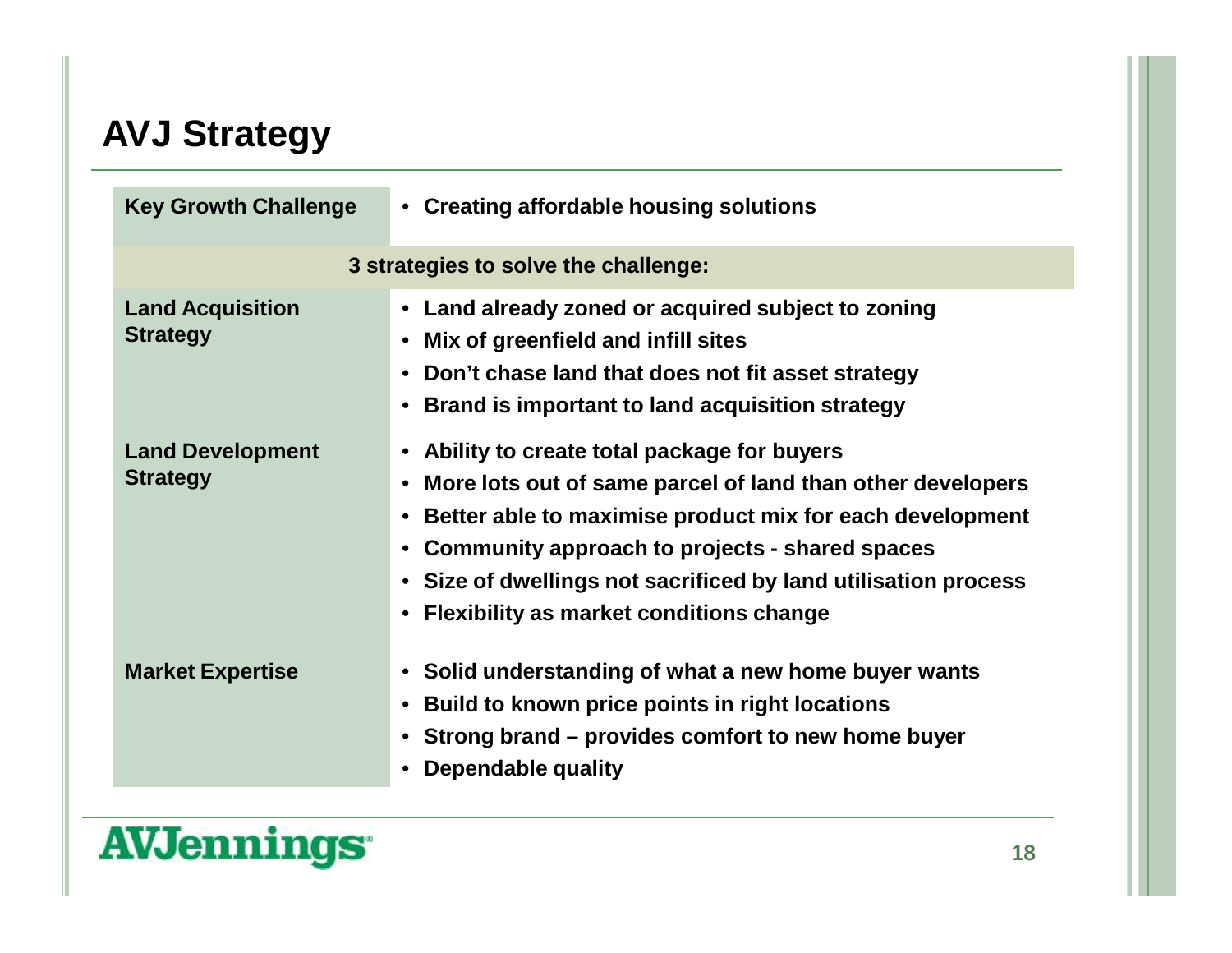### **AVJ Investment Proposition**

| <b>Pure Residential</b><br><b>Property Developer</b> | • Clearly defined niche – new home buyers<br><b>Medium density residential developer</b><br>$\bullet$<br>Focus on development and sale; not investment and holding                                               |
|------------------------------------------------------|------------------------------------------------------------------------------------------------------------------------------------------------------------------------------------------------------------------|
| <b>Strong Balance Sheet</b>                          | • No asset write downs reflect conservative acquisition criteria<br>• Rigorous land acquisition modelling<br>Low debt; flexibility for new projects and acquisitions                                             |
| <b>Diverse Project Portfolio</b>                     | Projects spread across 4 states and New Zealand<br>$\bullet$<br>Portfolio approach to managing developments<br>Projects not state or product centric<br>Projects delivered over a number of building cycles      |
| <b>Maintainable and</b><br><b>Sustainable Model</b>  | • Focus on building to known markets and price points<br>Land acquisition processes underpin projects<br>Five year pipeline delivers more certainty around assumptions<br>• Volume, brand and customer knowledge |
| <b>Market Fundamentals</b>                           | Gap between supply and demand forecast to spread<br>$\bullet$<br>• Consolidation of developers due to increased cost of land,<br>regulation and requirements for stronger balance sheet                          |

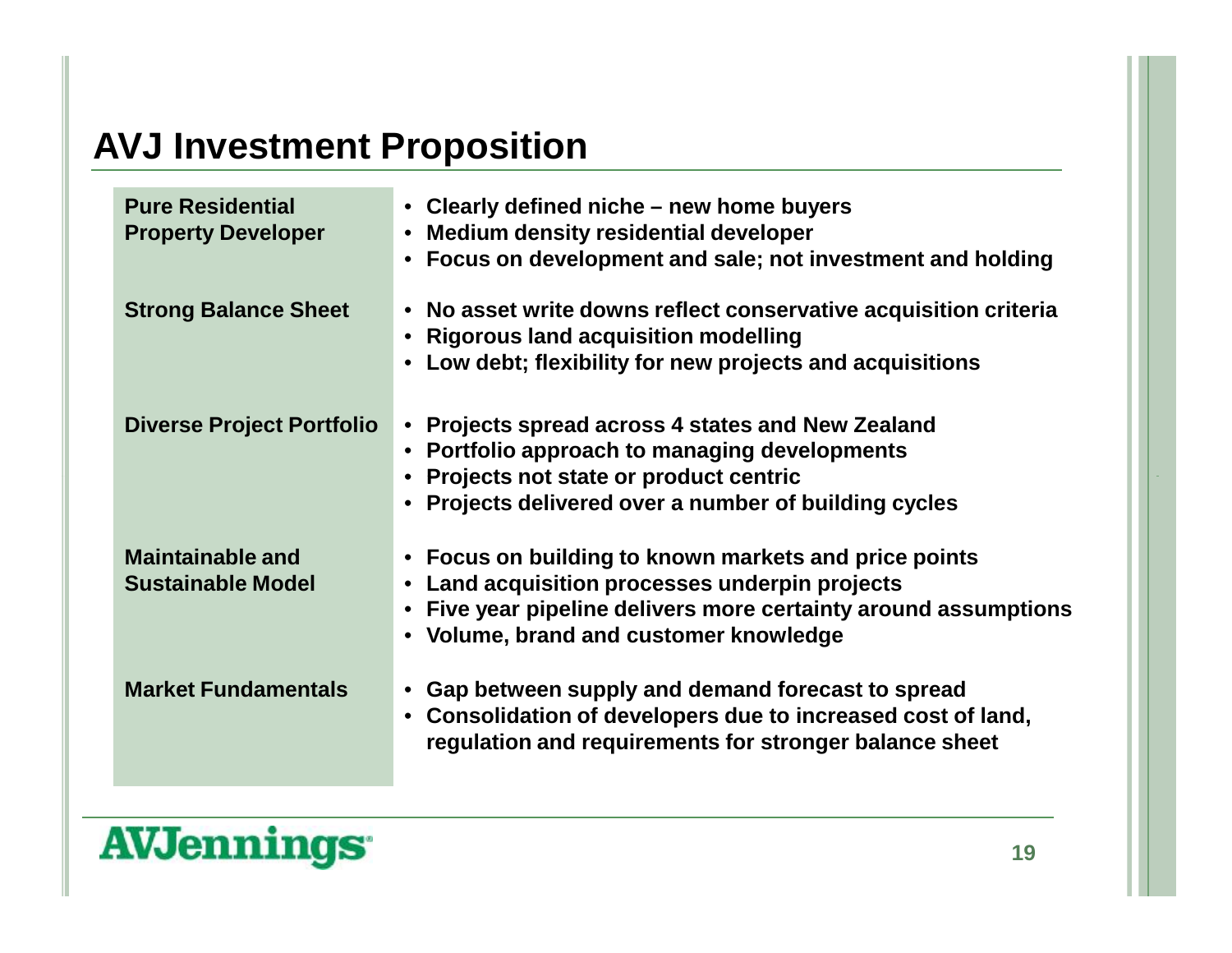# **AVJennings**

### **Appendices**

- **AVJ Property Portfolio**
- **Guide to projects**
- **Victoria**
- **New South Wales**
- **Queensland**
- **South Australia**
- **New Zealand**



**Aerial view of Hobsonville Point, Hobsonville, New Zealand**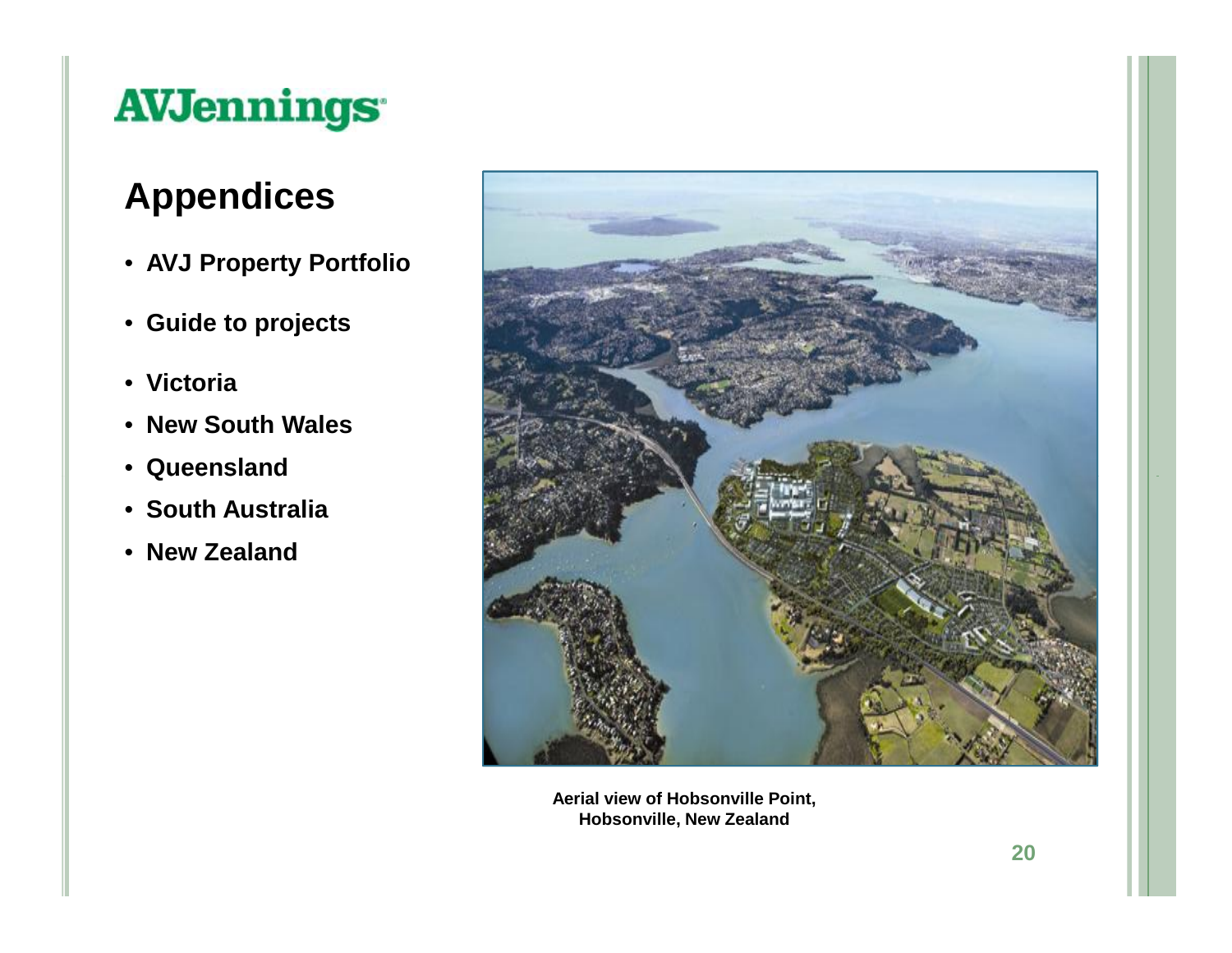#### **AVJ Property Portfolio**

- Diverse Australian portfolio
- Major cornerstone project in NZ



Calcundra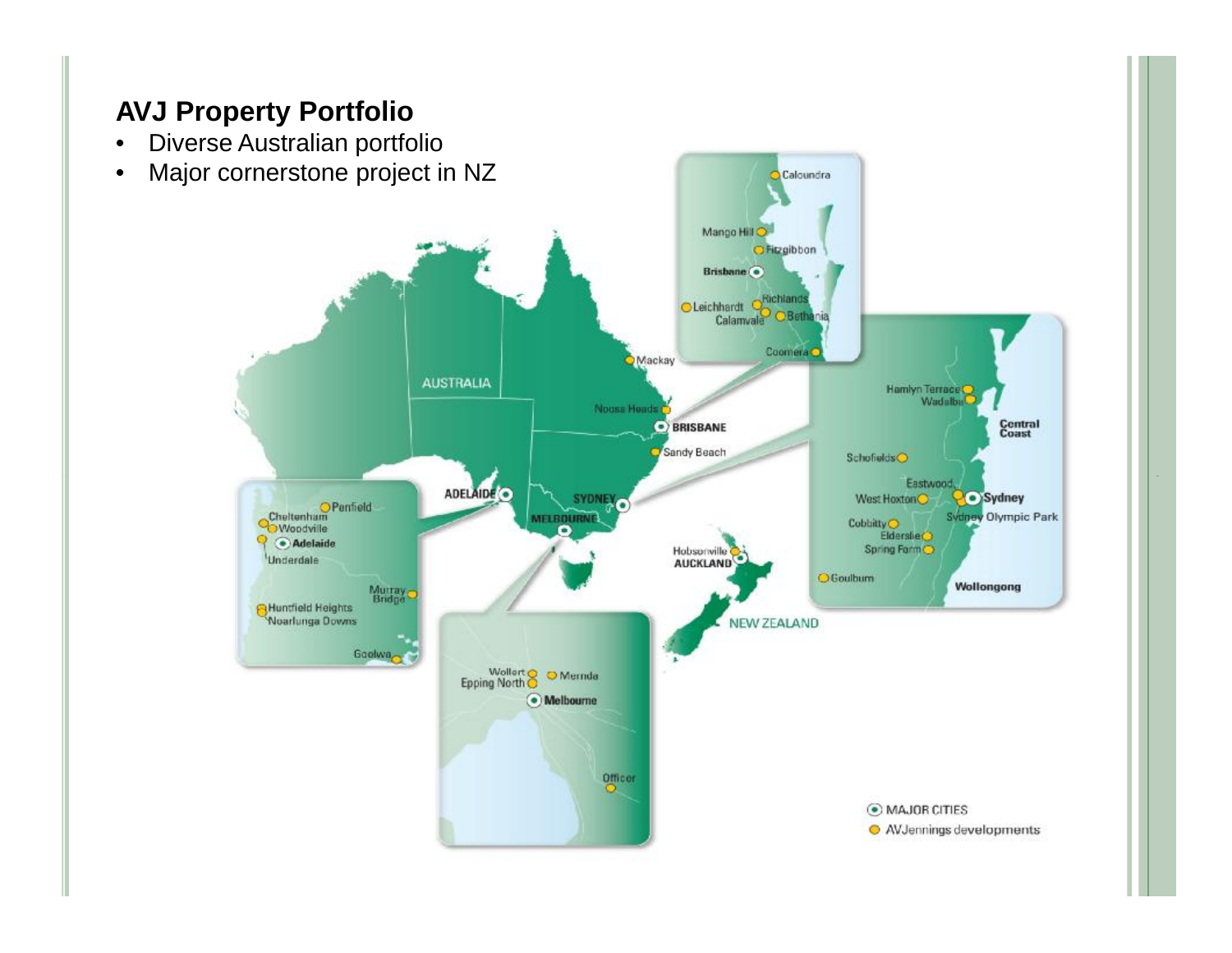#### **Guide to Projects**

| <b>Pre-delivery</b>                          | Involves phases such as re-zoning and obtaining<br>development approval etc. Projects may have<br>completed the Pre-delivery Phase for initial stages,<br>but may require approvals for further stages. |
|----------------------------------------------|---------------------------------------------------------------------------------------------------------------------------------------------------------------------------------------------------------|
| <b>Development</b>                           | Construction period, which may include<br>infrastructure works, stage works (land) and building<br>works (Integrated Housing and Apartments).                                                           |
| <b>Commencement of</b><br><b>Settlements</b> | Date where settlements are scheduled to commence.<br>Note, the development phase will often continue past<br>the first settlement date, due to the staging of the<br>development process.               |

Projects indicated in red **(eg Wollert)** have not yet been named

There are 20 remnant blocks that have not been shown in the following pages

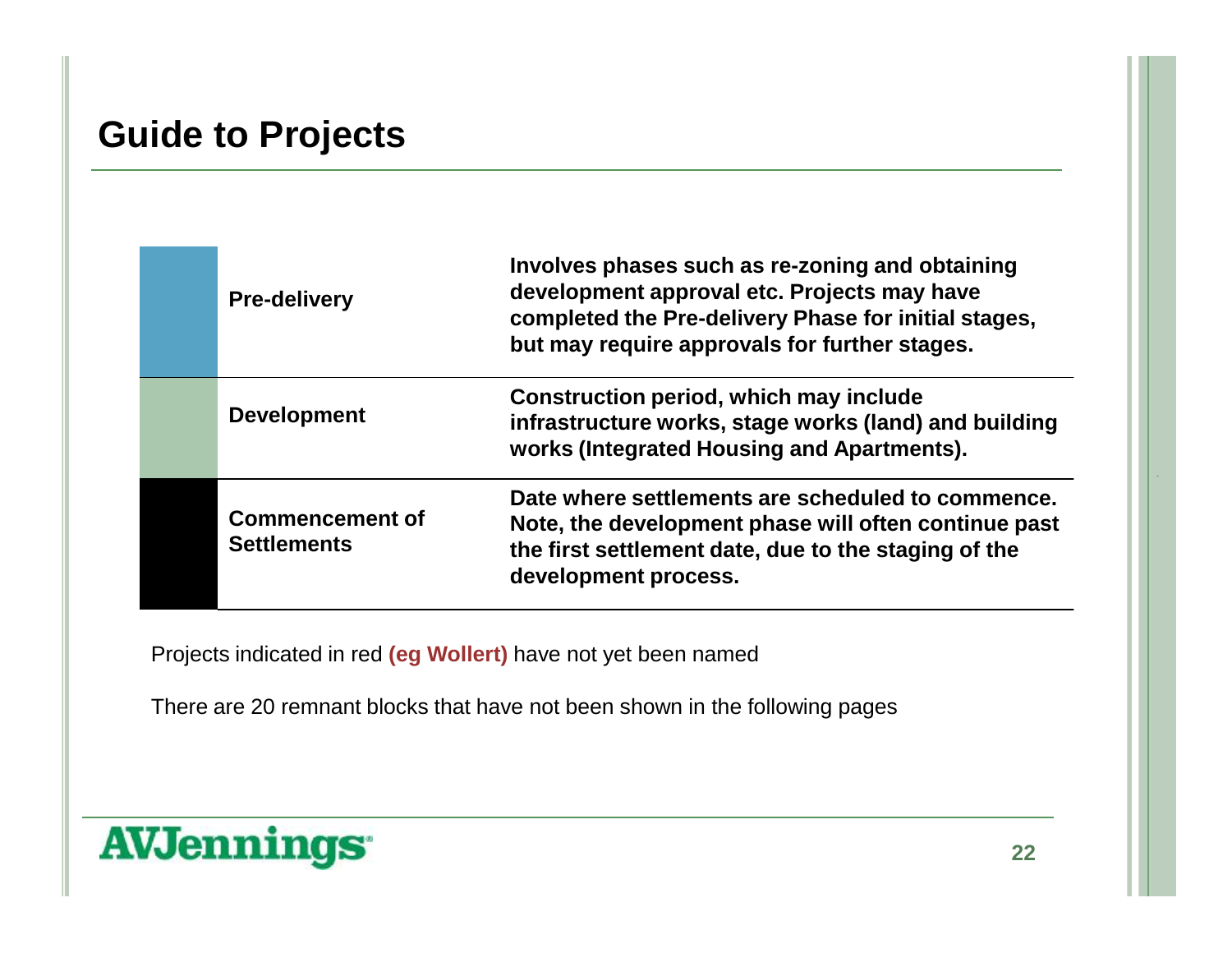### **Victoria**

| Location                                          | # of<br>Lots | Pre | <b>FY11</b> | <b>FY12</b> | <b>FY13</b> | <b>FY14</b> | <b>FY15</b> | <b>Post</b> |
|---------------------------------------------------|--------------|-----|-------------|-------------|-------------|-------------|-------------|-------------|
| <b>Riverdale on Plenty</b><br><b>Mernda</b>       | 8            |     |             |             |             |             |             |             |
| Arena at Officer<br><b>Officer</b>                | 253          |     |             |             |             |             |             |             |
| <b>Lyndarum North</b><br>Wollert                  | 788          |     |             |             |             |             |             |             |
| Wollert $\frac{1}{2}$ 1,820<br>(options)          |              |     |             |             |             |             |             |             |
| Lyndarum<br><b>Epping North</b>                   | 186          |     |             |             |             |             |             |             |
| Lyndarum JV,100 O'Herns Rd<br><b>Epping North</b> | 168          |     |             |             |             |             |             |             |
| Lyndarum, 150 O'Herns Rd<br><b>Epping North</b>   | 210          |     |             |             |             |             |             |             |

# **AVJennings\***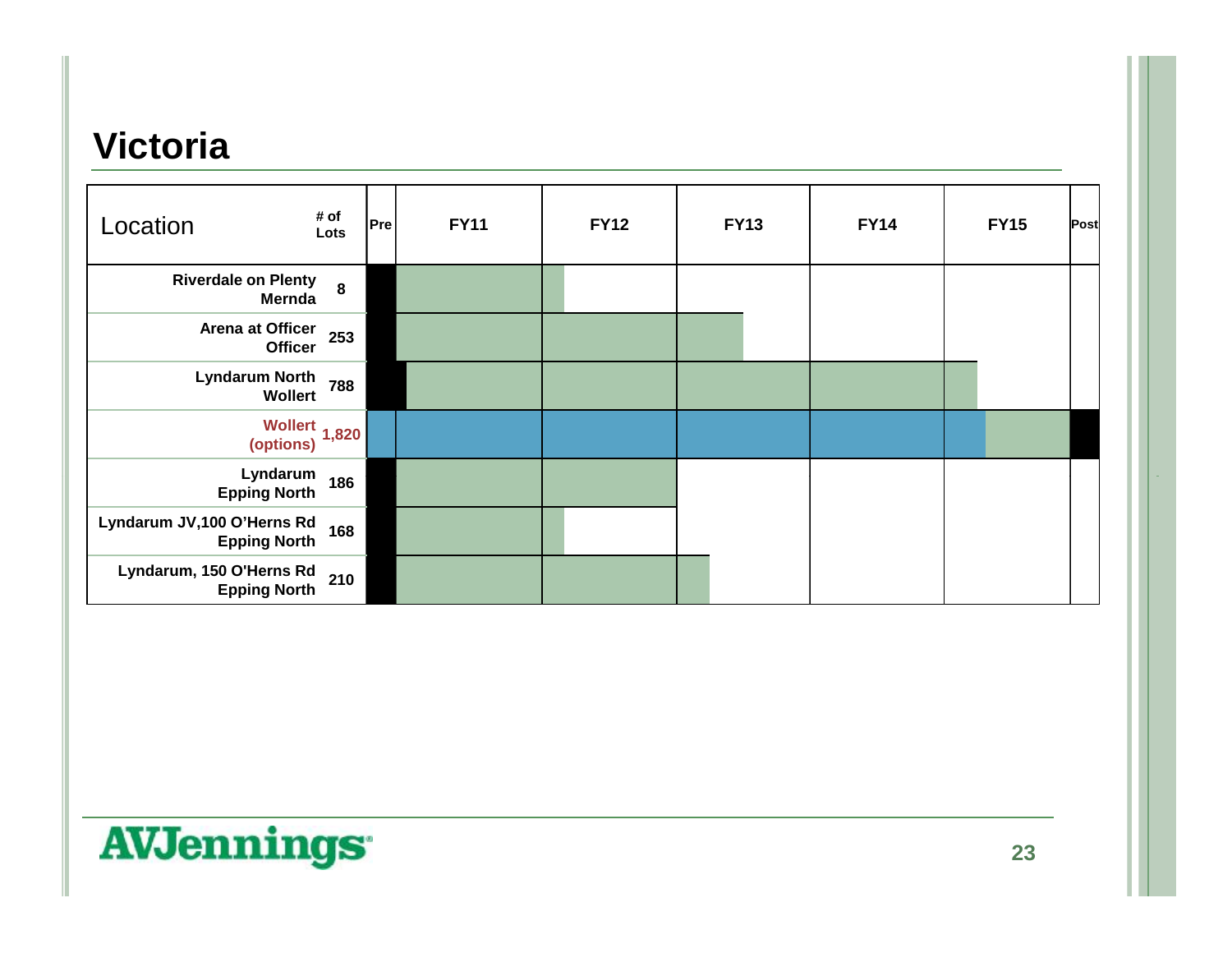#### **New South Wales**

| Location                                       | # of Lots Pre           | <b>FY11</b> | <b>FY12</b> | <b>FY13</b> | <b>FY14</b> | <b>FY15</b> | Post |
|------------------------------------------------|-------------------------|-------------|-------------|-------------|-------------|-------------|------|
| <b>The Ridges</b><br><b>Elderslie</b>          | 399                     |             |             |             |             |             |      |
| <b>Hamlyn Terrace</b>                          | 440                     |             |             |             |             |             |      |
| <b>Spring Farm</b>                             | 185                     |             |             |             |             |             |      |
| <b>Ravensworth Heights</b><br>Goulburn         | 207                     |             |             |             |             |             |      |
| <b>Seacrest</b><br><b>Sandy Beach</b>          | 141                     |             |             |             |             |             |      |
| <b>Schofields</b>                              | 13                      |             |             |             |             |             |      |
| <b>Cavanstone</b><br>Eastwood                  | 219                     |             |             |             |             |             |      |
| Charterwood<br>Wadalba                         | 57                      |             |             |             |             |             |      |
| <b>West Hoxton</b>                             | 42                      |             |             |             |             |             |      |
| <b>Boulevard</b><br><b>Sydney Olympic Park</b> | $\overline{\mathbf{2}}$ |             |             |             |             |             |      |
| <b>Cobbitty</b>                                | 469                     |             |             |             |             |             |      |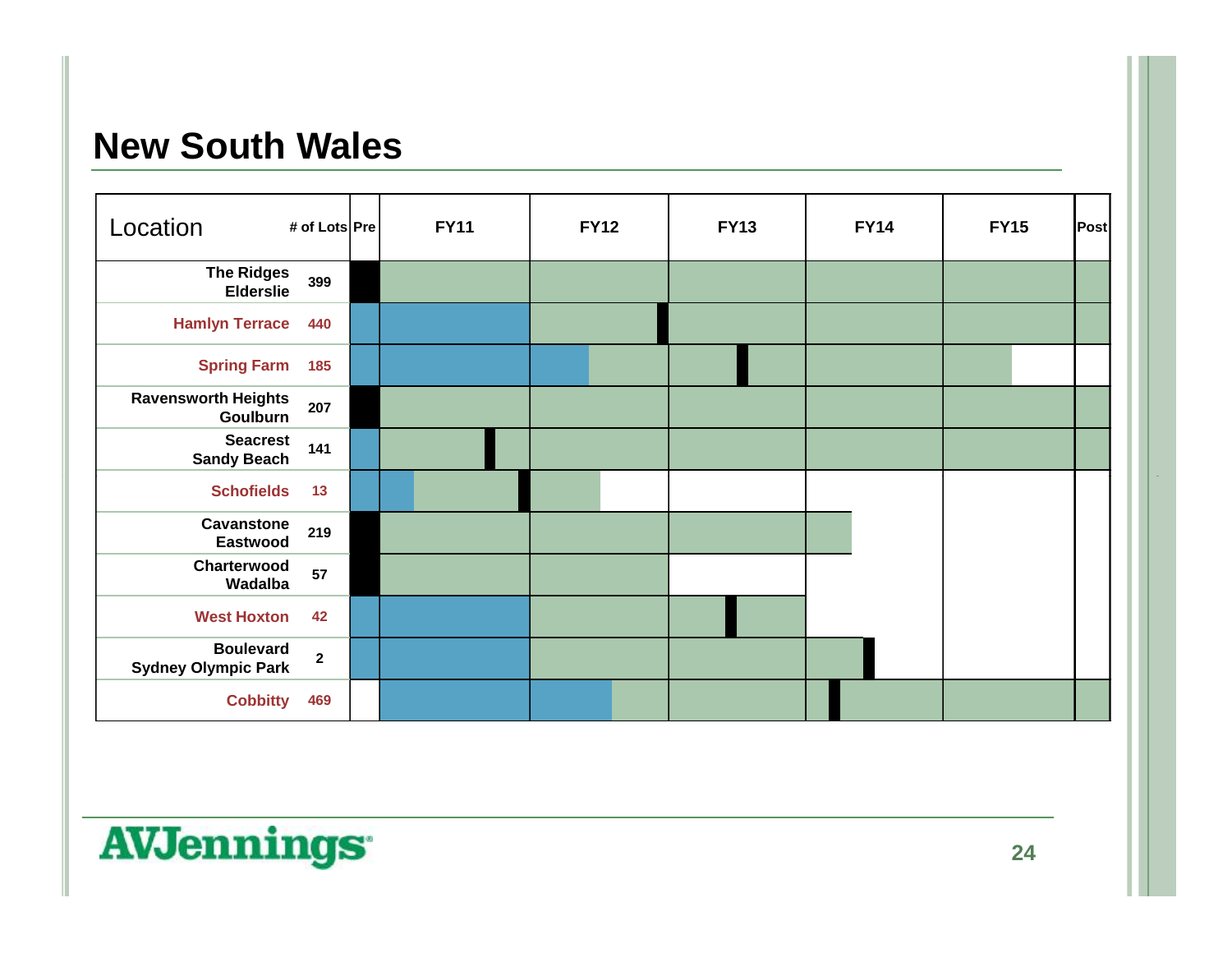#### **Queensland**

| Location                                          | # of Lots Pre | <b>FY11</b> | <b>FY12</b> | <b>FY13</b> | <b>FY14</b> | <b>FY15</b> | Post |
|---------------------------------------------------|---------------|-------------|-------------|-------------|-------------|-------------|------|
| <b>Halpine Lake Stage 10</b><br><b>Mango Hill</b> | 183           |             |             |             |             |             |      |
| Northgate<br><b>Mango Hill</b>                    | 46            |             |             |             |             |             |      |
| Creekwood<br>Caloundra                            | 666           |             |             |             |             |             |      |
| Glenrowan<br><b>Mackay</b>                        | 268           |             |             |             |             |             |      |
| <b>Essington Rise</b><br>Leichhardt               | 137           |             |             |             |             |             |      |
| <b>Nottingham Square</b><br>Calamvale             | 227           |             |             |             |             |             |      |
| <b>Creekwood Stage 7</b><br>Caloundra             | 8             |             |             |             |             |             |      |
| Villaggio<br><b>Richlands</b>                     | 131           |             |             |             |             |             |      |
| <b>Bethania</b>                                   | 102           |             |             |             |             |             |      |
| <b>Fitzgibbon Chase</b><br>Fitzgibbon             | 10            |             |             |             |             |             |      |
| <b>Elysium</b><br><b>Noosa Heads</b>              | 174           |             |             |             |             |             |      |
| <b>Big Sky</b><br>Coomera                         | 318           |             |             |             |             |             |      |